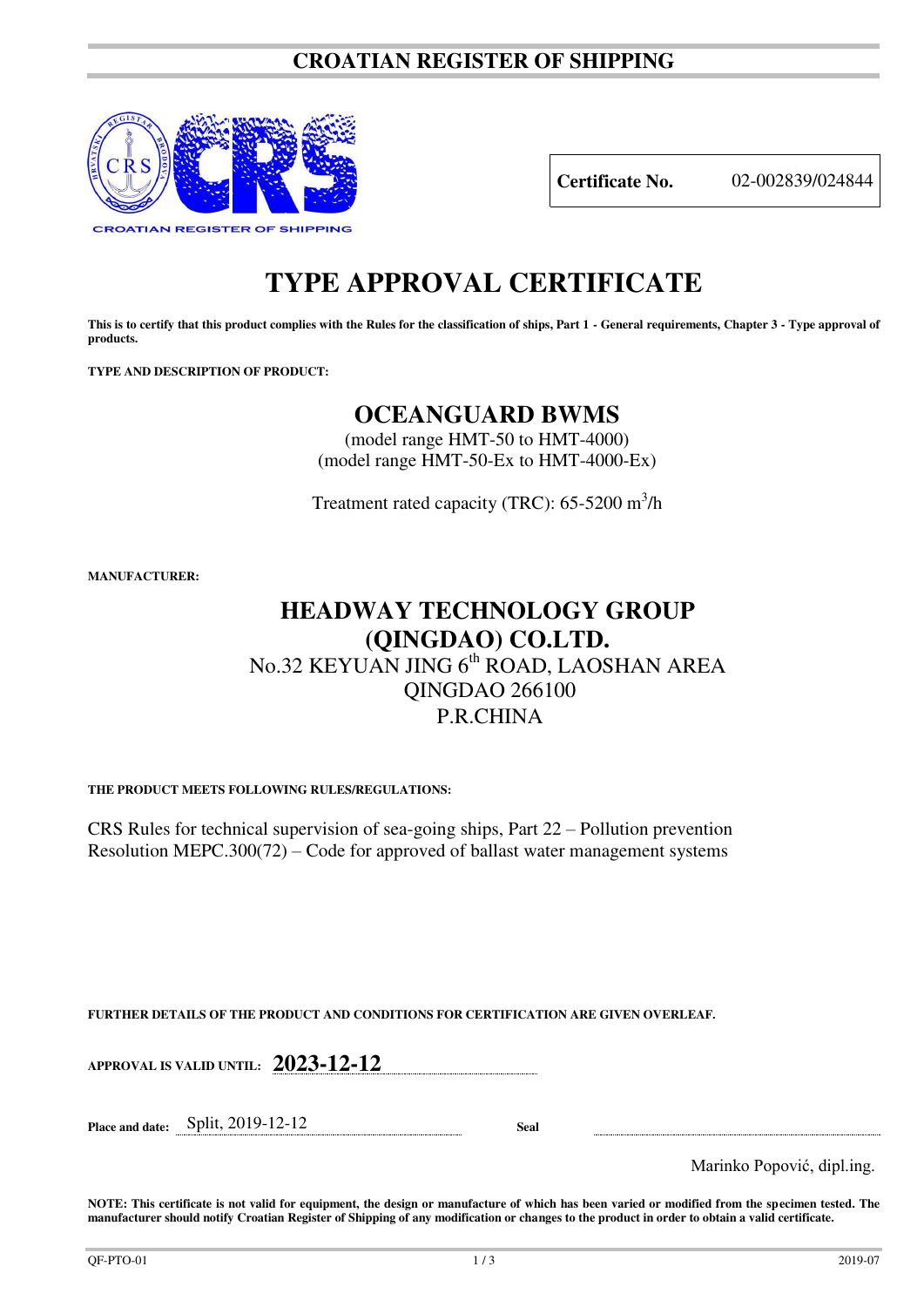

#### **DETAILED PRODUCT DESCRIPTION:**

Ballast water management system using filtration and electrocatalysis at ballast water uptake and neutralization at ballast water discharge.

The electrocatalysis unit (EUT unit) shall be operated within the TRC of the BWMS while a lower flow rate shall be applied if the water has a salinity below 1PSU.

| Model           | <b>TRC</b> with brackish<br>and marine water<br>(m3/h) | <b>TRC</b> with fresh<br>water<br>$($ <1PSU $)$ (m3/h) | <b>EUT</b> unit  | <b>Filter HMT-F</b> | <b>Filter S-ZF</b> |
|-----------------|--------------------------------------------------------|--------------------------------------------------------|------------------|---------------------|--------------------|
| $HMT-50$        | 65                                                     | 50                                                     | HMT-50E          | <b>HMT-100F</b>     | $S-ZF1-V/H$        |
| <b>HMT-100</b>  | 130                                                    | 100                                                    | <b>HMT-100E</b>  | <b>HMT-100F</b>     | $S-ZF1-V/H$        |
| <b>HMT-200</b>  | 260                                                    | 200                                                    | <b>HMT-200E</b>  | <b>HMT-200F</b>     | $S-ZF2-V/H$        |
| <b>HMT-300</b>  | 390                                                    | 300                                                    | <b>HMT-300E</b>  | <b>HMT-300F</b>     | $S-ZF3-V/H$        |
| <b>HMT-450</b>  | 585                                                    | 450                                                    | <b>HMT-450E</b>  | <b>HMT-500 F</b>    | $S-ZF4-V/H$        |
| <b>HMT-600</b>  | 780                                                    | 600                                                    | <b>HMT-600E</b>  | <b>HMT-600F</b>     | $S-ZF5-V/H$        |
| <b>HMT-800</b>  | 1040                                                   | 800                                                    | <b>HMT-800E</b>  | <b>HMT-800F</b>     | $S-ZF6-V/H$        |
| <b>HMT-1000</b> | 1300                                                   | 1000                                                   | <b>HMT-1000E</b> | <b>HMT-1000F</b>    | $S-ZF7-V/H$        |
| HMT-1200        | 1560                                                   | 1200                                                   | <b>HMT-1200E</b> | <b>HMT-1500F</b>    | $S-ZF8-V/H$        |
| <b>HMT-1500</b> | 1950                                                   | 1500                                                   | <b>HMT-1500E</b> | <b>HMT-1500F</b>    | $S-Z$ F9-V/H       |
| <b>HMT-2000</b> | 2600                                                   | 2000                                                   | <b>HMT-2000E</b> | <b>HMT-2000F</b>    | $S-ZF10-V/H$       |
| <b>HMT-2500</b> | 3250                                                   | 2500                                                   | <b>HMT-2500E</b> | <b>HMT-3000F</b>    | S-ZFII-V/H         |
| HMT-3000        | 3900                                                   | 3000                                                   | <b>HMT-3000E</b> | <b>HMT-3000F</b>    | $S-ZF12-V/H$       |
| HMT-4000        | 5200                                                   | 4000                                                   | <b>HMT-4000E</b> | <b>HMT-4000F</b>    | $S-ZF13-V/H$       |

#### **APPLICATION / LIMITATIONS:**

If the BWMS is fitted with a brine injection unit, salinity of the ballast water is not a limiting condition for the BWMS.

Without a brine injection unit, the BWMS has a limitation to treat water with a salinity above 0,85 PSU.

Temperature of the ballast water is not a limiting condition for the BWMS.

Minimum holding time between uptake and discharge of 24 hours is required for brackish and marine water.

Minimum holding time of 120 hours is required for fresh water with salinity below 1 PSU.

During ballast water uptake target TRO shall be 2,0 mg/l.

TRO concentration at ballast water discharge shall be  $\leq 0.1$  mg/l.

Maximum working pressure: 10 bar for HMT-100 F to HMT-300F filters

6 bar for other HMT-F filters and for S-ZF filters